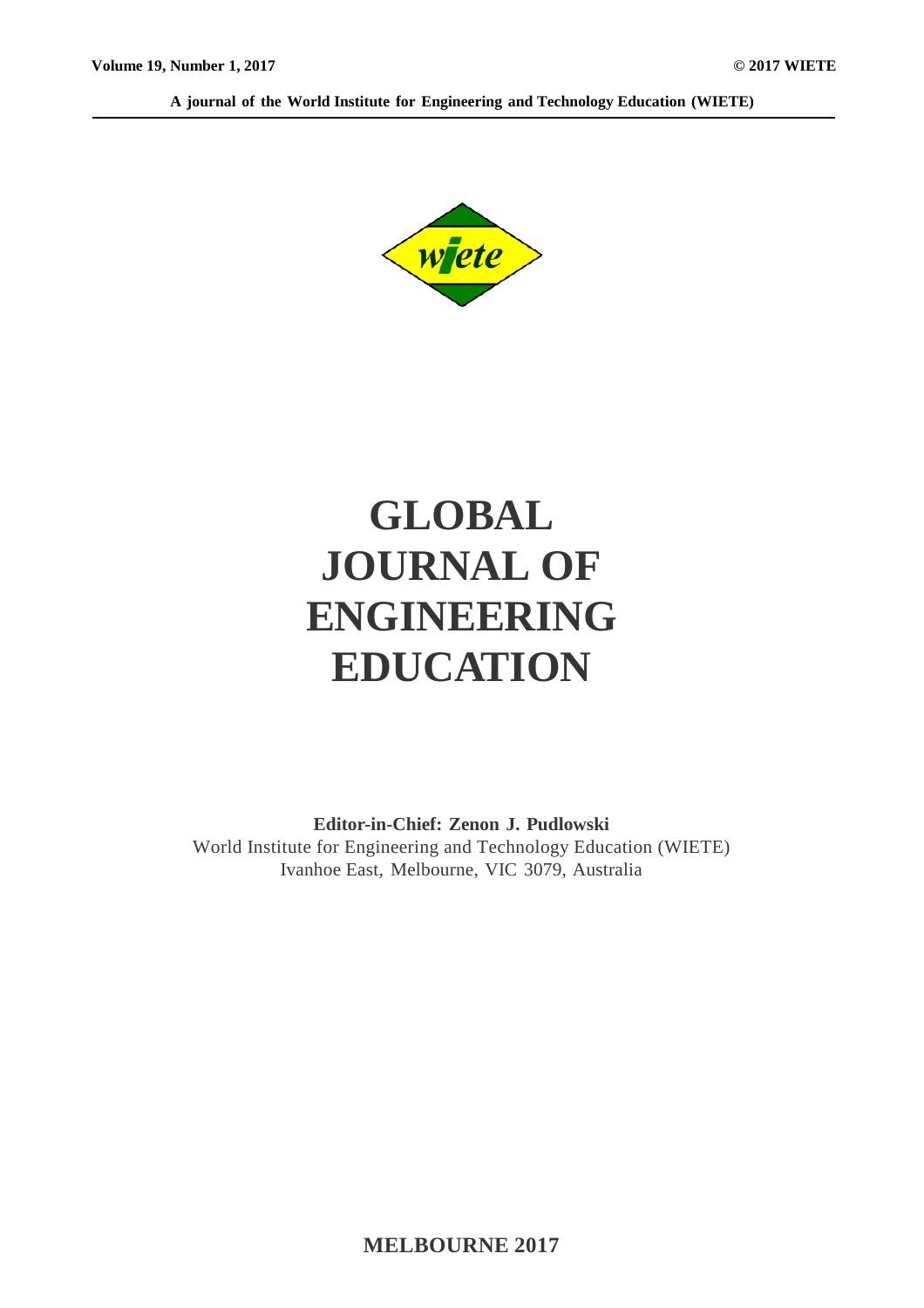#### **WIETE Partners**



Association of Taiwan Engineering Education and Management (ATEEM) Taipei, Taiwan



Technological Education Institute of Piraeus Piraeus-Athens, Greece



Commonwealth Science and Technology Academy for Research (C-STAR) Chennai, India



UNIVERSITY OF BOTSWANA University of Botswana Gaborone, Botswana



Faculty of Architecture Slovak University of Technology in Bratislava Bratislava, Slovakia



Polytechnic Institute of New York University New York, USA

Published by:

World Institute for Engineering and Technology Education (WIETE) 141 The Boulevard, Ivanhoe East, Melbourne, VIC 3079, Australia

E-mail: info@wiete.com.au Internet: http://www.wiete.com.au

**© 2017 WIETE**

ISSN 1328-3154

Articles published in the *Global Journal of Engineering Education* (GJEE) have undergone a formal process of peer review by international referees.

This Journal is copyright. Apart from any fair dealing for the purpose of private study, research, criticism or review as permitted under the Copyright Act, no part may be reproduced by any process without the written permission of the publisher.

*Responsibility for the contents of these articles rests upon the authors and not the publisher. Data presented and conclusions developed by the authors are for information only and are not intended for use without independent substantiating investigations on the part of the potential user.*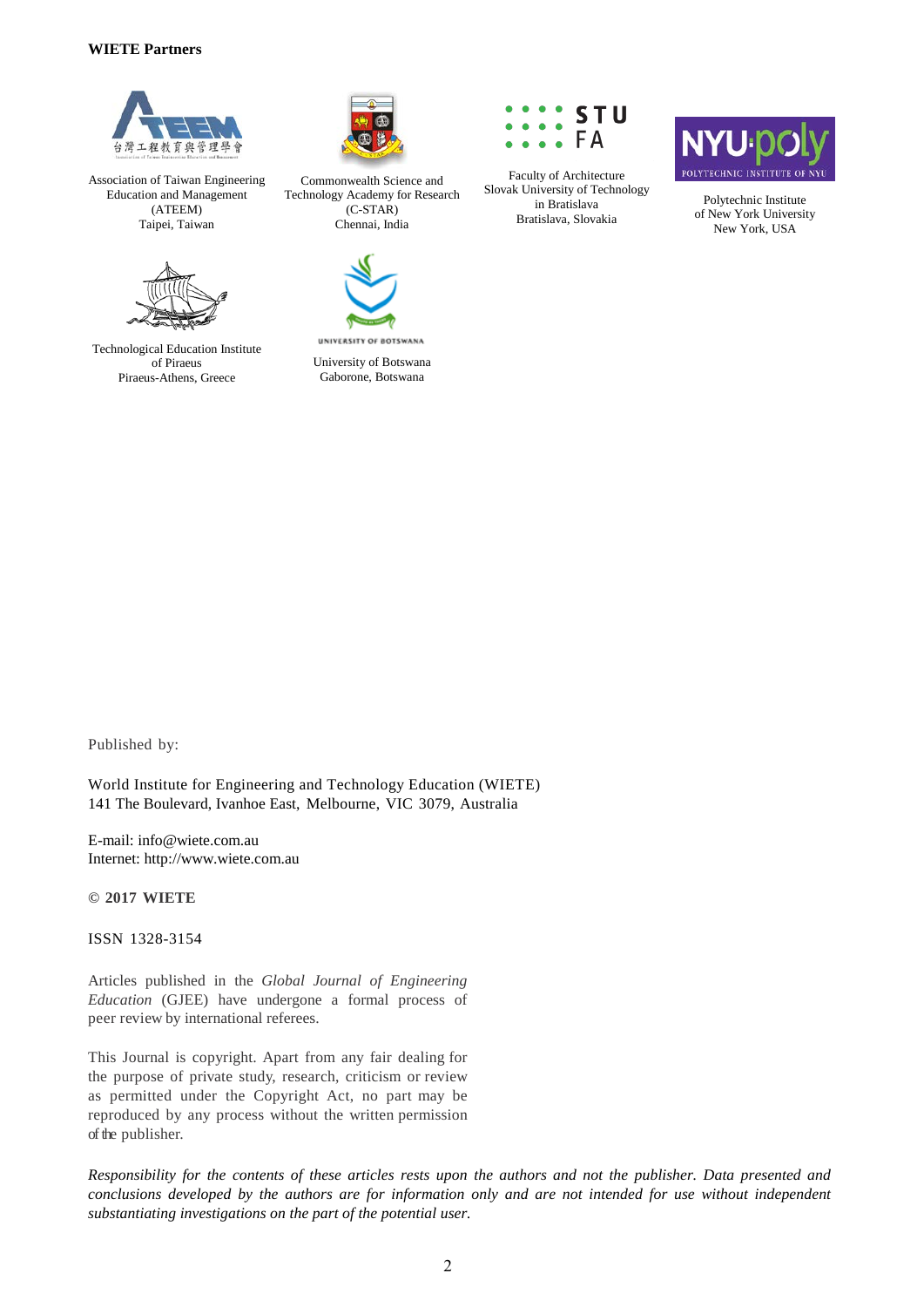## **Global Journal of Engineering Education**

EDITOR-IN-CHIEF

| Prof. Zenon J. Pudlowski                                                                                                                                                                                                                                                                                                                                                                                                                                                     | World Institute for Engineering and Technology Education (WIETE)<br>141 The Boulevard, Ivanhoe East, Melbourne, VIC 3079, Australia<br>Tel/Fax: +61 3 94994339, E-mail: zenon.pudlowski@wiete.com.au<br>Internet: http://www.wiete.com.au                                                                                                                                                                                                                                                                                                                                                                                                                                                                                                                                                                                                                                                                                                                                                                                            |
|------------------------------------------------------------------------------------------------------------------------------------------------------------------------------------------------------------------------------------------------------------------------------------------------------------------------------------------------------------------------------------------------------------------------------------------------------------------------------|--------------------------------------------------------------------------------------------------------------------------------------------------------------------------------------------------------------------------------------------------------------------------------------------------------------------------------------------------------------------------------------------------------------------------------------------------------------------------------------------------------------------------------------------------------------------------------------------------------------------------------------------------------------------------------------------------------------------------------------------------------------------------------------------------------------------------------------------------------------------------------------------------------------------------------------------------------------------------------------------------------------------------------------|
| <b>MANAGER &amp; ASSOCIATE</b><br><b>EDITOR</b>                                                                                                                                                                                                                                                                                                                                                                                                                              |                                                                                                                                                                                                                                                                                                                                                                                                                                                                                                                                                                                                                                                                                                                                                                                                                                                                                                                                                                                                                                      |
| Dr Dianne Q. Nguyen                                                                                                                                                                                                                                                                                                                                                                                                                                                          | WIETE, Melbourne, Australia                                                                                                                                                                                                                                                                                                                                                                                                                                                                                                                                                                                                                                                                                                                                                                                                                                                                                                                                                                                                          |
| <b>ASSOCIATE EDITORS</b>                                                                                                                                                                                                                                                                                                                                                                                                                                                     |                                                                                                                                                                                                                                                                                                                                                                                                                                                                                                                                                                                                                                                                                                                                                                                                                                                                                                                                                                                                                                      |
| Dr Ian R. Dobson<br>Mrs Dorota I. Pudlowski<br>Ms Krystyna Wareing                                                                                                                                                                                                                                                                                                                                                                                                           | Monash University, Melbourne, Australia<br>WIETE, Melbourne, Australia<br>Independent Communications Consultant, Crawley, West Sussex, England, UK                                                                                                                                                                                                                                                                                                                                                                                                                                                                                                                                                                                                                                                                                                                                                                                                                                                                                   |
| <b>ADVISORY BOARD MEMBERS</b>                                                                                                                                                                                                                                                                                                                                                                                                                                                |                                                                                                                                                                                                                                                                                                                                                                                                                                                                                                                                                                                                                                                                                                                                                                                                                                                                                                                                                                                                                                      |
| Prof. Hosni I. Abu-Mulaweh<br>Prof. Wacław Celadyn<br>Prof. Samuel C-C. Chang<br>Prof. Colin U. Chisholm<br>Prof. Ahmad Ibrahim<br>Prof. Adinarayana Kalanidhi<br>Prof. Krzysztof Kluszczyński<br>Prof. Romanas V. Krivickas<br>Dr Wojciech Kuczborski<br>A/Prof. Viljan Mahnič<br>Prof. George Metaxas<br>Prof. Andrew Nafalski<br>Dr Zorica Nedic<br>Prof. Derek O. Northwood<br>Prof. Robert Špaček<br>Prof. David W.S. Tai<br>Prof. Steven Thatcher<br>Prof. Jacek Uziak | Indiana University-Purdue University Fort Wayne, Fort Wayne, USA<br>Cracow University of Technology, Kraków, Poland<br>National Taiwan Normal University, Taipei, Taiwan<br>Glasgow Caledonian University, Glasgow, Scotland, UK<br>Yorkville University, Toronto, Ontario, Canada<br>Commonwealth Science and Technology Academy for Research, Chennai, India<br>Silesian University of Technology, Gliwice, Poland<br>Kaunas University of Technology, Kaunas, Lithuania<br>Private Consultant & WIETE, Perth, Australia<br>University of Ljubljana, Ljubljana, Slovenia<br>Piraeus University of Applied Sciences (TEI- Piraeus), Piraeus-Athens, Greece<br>University of South Australia, Adelaide, Australia<br>University of South Australia, Adelaide, Australia<br>University of Windsor, Windsor, Canada<br>Slovak University of Technology in Bratislava, Bratislava, Slovakia<br>HungKuang University, Taichung, Taiwan<br>Central Queensland University, Cairns, Australia<br>University of Botswana, Gaborone, Botswana |
| Prof. Algirdas V. Valiulis                                                                                                                                                                                                                                                                                                                                                                                                                                                   | Vilnius Gediminas Technical University, Vilnius, Lithuania                                                                                                                                                                                                                                                                                                                                                                                                                                                                                                                                                                                                                                                                                                                                                                                                                                                                                                                                                                           |

**A journal of the World Institute for Engineering and Technology Education (WIETE)**